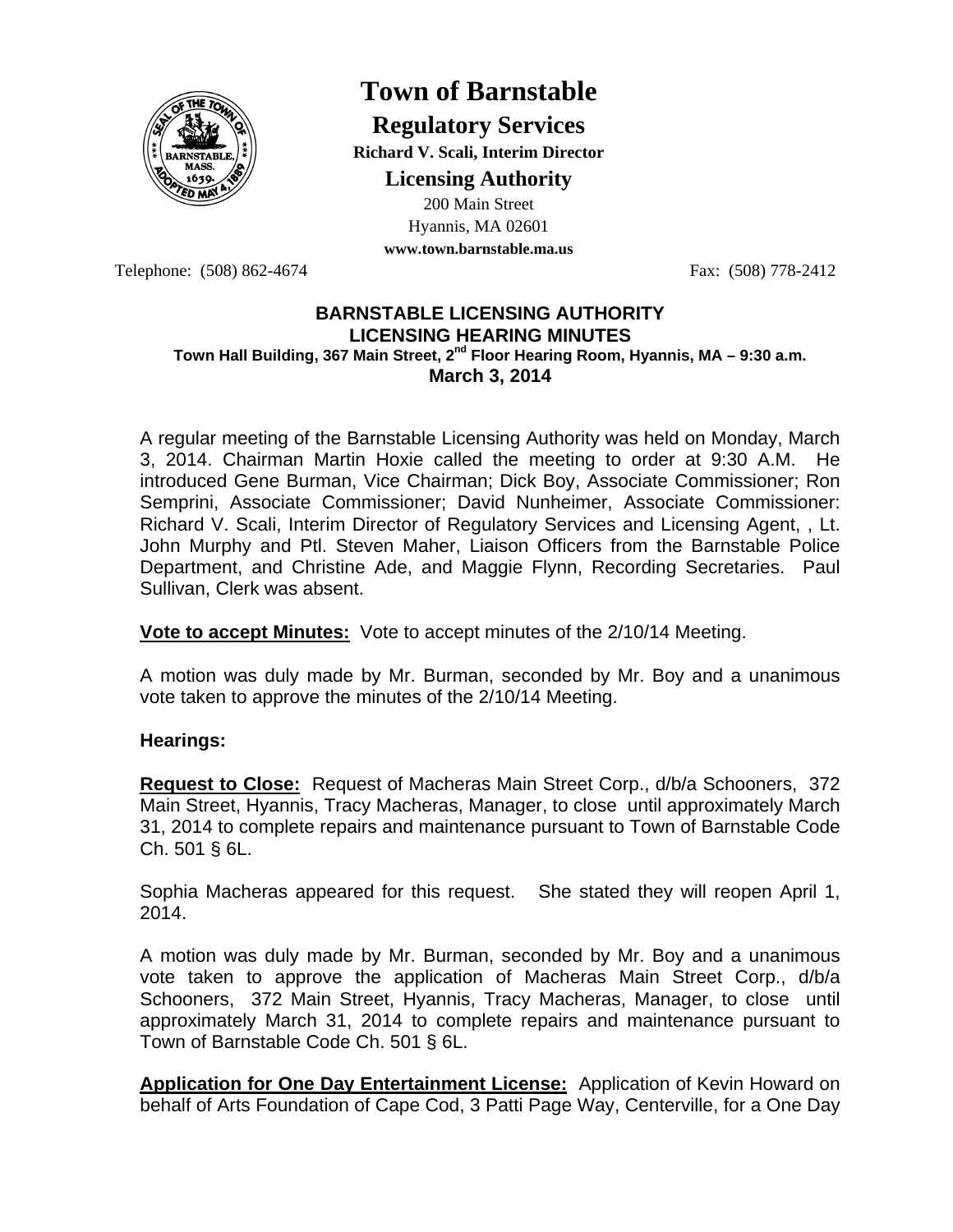Entertainment License for the Pops by the Sea Concert to be held at Hyannis Village Green, Hyannis. Event to be held on August 10, 2014 from 8 am to 10 pm., including setup and break down time, concert time is at 5:00.

Mr. Howard appeared this morning; they will have Charlie Rose as guest conductor. No changes from prior seasons.

A motion was duly made by Mr. Burman, seconded by Mr. Boy and a unanimous vote taken to approve the application of Kevin Howard on behalf of Arts Foundation of Cape Cod, 3 Patti Page Way, Centerville, for a One Day Entertainment License for the Pops by the Sea Concert to be held at Hyannis Village Green, Hyannis. Event to be held on August 10, 2014 from 8 am to 10 pm., including setup and break down time, concert time is at 5:00.

**Application for One Day License(2):** Application of Craig Ashworth on behalf of Rotary Club of Hyannis, 138 Osterville West Barnstable Road, Osterville, for two One day Entertainment Licenses for its annual Home and Garden Show to be held at Barnstable High School, Hyannis, on 3/22 and 3/23/14 from 9 am to 5 pm.

This is the 56<sup>th</sup> year. Mr. Hoxie asked if there were any changes; there were none. Lynn Masterson appeared for the application. Mr. Scali asked about the Promoter's License; Ms. Ade confirmed it had been received.

A motion was duly made by Mr. Burman, seconded by Mr. Boy and a unanimous vote taken to approve the application of Craig Ashworth on behalf of Rotary Club of Hyannis, 138 Osterville West Barnstable Road, Osterville, for two One day Entertainment Licenses for its annual Home and Garden Show to be held at Barnstable High School, Hyannis, on 3/22 and 3/23/14 from 9 am to 5 pm.

**Amend Class II Auto Dealer License:** Application of AMR Auto Holdings-TH, Inc. Inc., d/b/a Hyannis Toyota/Scion & Kia, Bryan Scarpellini, Manager, to change its existing Class II Auto Dealer License at 756 Bearses Way, Hyannis, to a Class I Auto Dealer License for 80 new vehicles to be stored at 756 Bearses Way, Hyannis and to add storage of 65 new vehicles at 77 and 83 Pineneedle Lane, Hyannis.

Bryan Scarpellini appeared for the application so they could amend the license to add the 2 locations to the Bearse's Way license. The Pineneedle parcels were not on any of the licenses. This application was needed to add those locations.

Mr. Boy asked if this precludes used cars to be stored there; he was advised by Mr. Scali it does not.

A motion was duly made by Mr. Burman, seconded by Mr. Boy and a unanimous vote taken to approve the application of AMR Auto Holdings-TH, Inc. Inc., d/b/a Hyannis Toyota/Scion & Kia, Bryan Scarpellini, Manager, to change its existing Class II Auto Dealer License at 756 Bearses Way, Hyannis, to a Class I Auto Dealer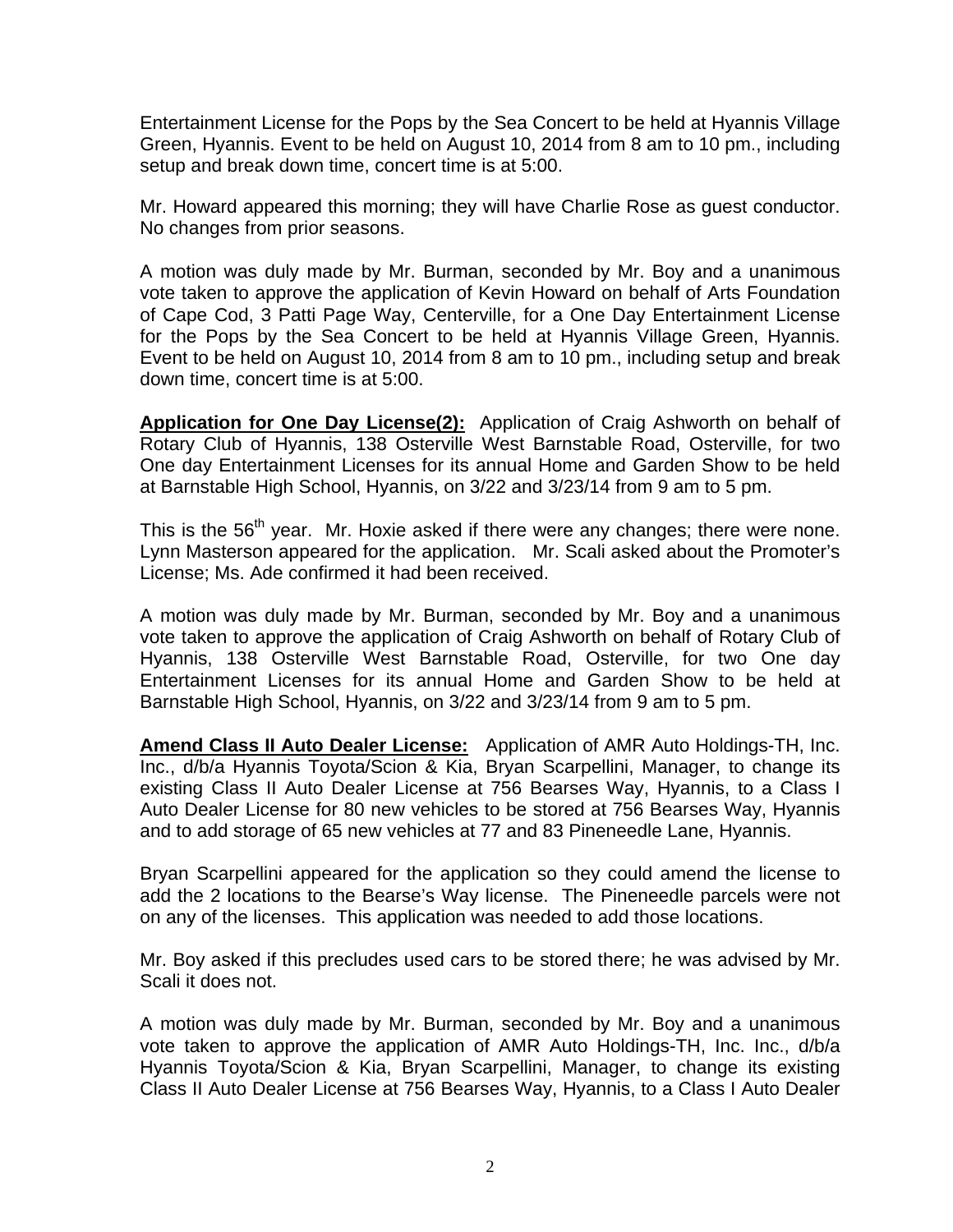License for 80 new vehicles to be stored at 756 Bearses Way, Hyannis and to add storage of 65 new vehicles at 77 and 83 Pineneedle Lane, Hyannis.

**New Annual Common Victualler License:** Application of Mills River LLC., d/b/a The Mills Restaurant, 149 Route 149, Marstons Mills, MA, Mark Ferro, Manager, for a New Annual Common Victualler License, to be operated 6 am to 9 pm. Seating for a maximum of 42 seats in accord with plan signed by Building Commissioner.

Mr. Ferro appeared as the new owner; they are doing scratch baking which is not being done now but otherwise essentially the same. He has grown up in the restaurant business since about 8 years old, as his family ran restaurants; most recently The Lighthouse Restaurant.

A motion was duly made by Mr. Burman, seconded by Mr. Boy and a unanimous vote taken to approve the application of Mills River LLC., d/b/a The Mills Restaurant, 149 Route 149, Marstons Mills, MA, Mark Ferro, Manager, for a New Annual Common Victualler License, to be operated 6 am to 9 pm. Seating for a maximum of 42 seats in accord with plan signed by Building Commissioner.

**Alteration of Premises:** Application of Hyannis Golf Corp. d/b/a Hyannis Golf Club, 1800 Iyannough Road, Hyannis, Daniel T Keefe, Manager, for a Change in License Description to read "Wood frame structure at 1800 Iyannough Road, Hyannis, consisting of dining room approx. 1000 sq ft, lounge approx 300 sq ft, multi purpose room approx. 2100 sq ft, outside deck approx. 1500 sq ft. kitchen area, restrooms, storage and holes 1-18 on golf course inclusive of cart path. Exits: front door, multiple exits to rear deck, 2 stairways to ground snack bar on lower level with inside and outside service."

Daniel Keefe appeared for the application.

The change to their license is to add a hospitality cart on the golf course. People will then be able to buy food and beverages on the course.

Officer Maher asked how they will control the service of alcohol. Mr. Keefe stated the cart person would be TIPS certified; they will use standard operating procedures for checking ID's etc. Officer Maher asked if 2 in a golf cart are 21 and 2 not, how will they regulate or control who is actually doing the drinking? Mr. Keefe stated it will be monitored by the person on the cart who could call for help if the see someone suspicious. Someone from inside would come out and deal with it if the cart person was not comfortable.

Mr. Scali stated that most towns do have hospitality carts on their golf courses, we have not so far. The Town Manager's Office has allowed this for Hyannis Golf Club, and there are very strict rules. Number one is that the people can no longer bring any of their own alcohol and the cart can only be on the course; not parking lots, etc.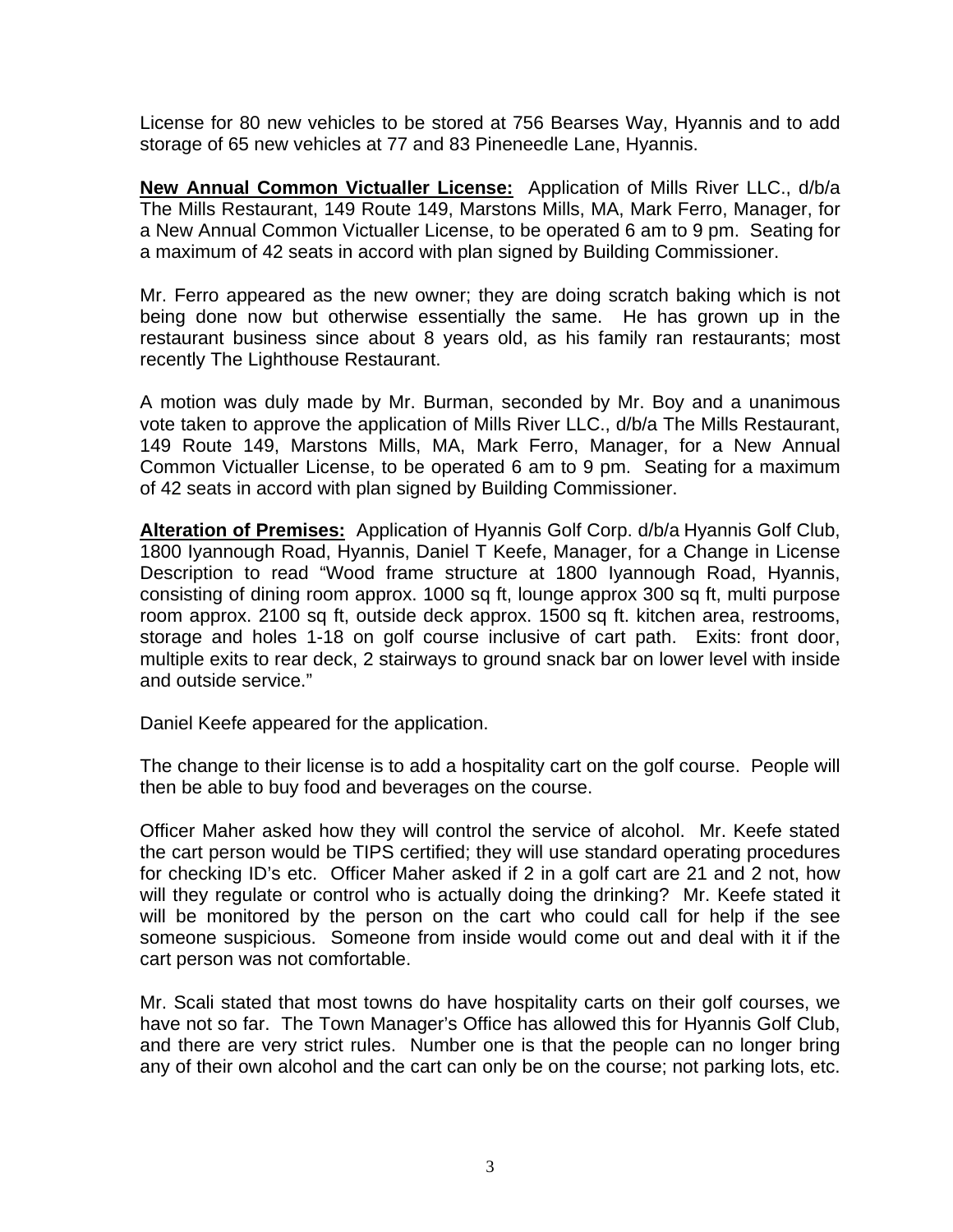They must comply with all the restrictions on the lease and the agreement with the Town. The cart will not be out without the Manager being present inside the Club.

Mr. Burman asked how they will handle a person bringing their own alcohol in their bag. Mr. Keefe stated their staff will have to explain to them they can no longer bring their own. They will have signs advertising they can only buy the alcohol from the cart, not bring their own. They would approach the person, advise them of the ruling of absolutely no byob, and confiscate the beverage. Mr. Burman stated that they have the responsibility to monitor this very strongly.

Mr. Semprini said he can attest to the difficulties of this – he ran Cranberry Valley Restaurant for 15 years. Their cart stayed in one central location. Mr. Keefe stated this cart will be in core areas on the course – out in the middle, not in one spot or at hole 1 or hole 18. Mr. Semprini stated they had some staff going around the course to monitor the course if necessary. Mr. Keefe stated they will appreciate any help from the golf course management with this.

Mr. Burman asked if the police department will be allowed onto the course to see how the service and monitoring of alcohol is working. Mr. Keefe stated they will absolutely be welcome on the course anytime to see how it is working.

Bruce McIntyre, Director of Golf Operations, came forward to speak on behalf of the addition of the cart. He stated we are the last on the Cape to embark on this venture. They understand the sensitivity of this and will help out in terms of policing the alcohol on the course. They have never said it is o.k. to byob; but new signage will reinforce this. He supports this because it is a very competitive field these days; competition with New Seabury, Willowbend, etc., is tough and it has been hard without the hospitality carts. There are many questions from the public whether or not alcoholic beverages are available. They used to have to say no. On the very hot days it is much nicer to have available not only cold drinks but food on the course itself. They will help make sure this is a safe and pleasant undertaking.

Mr. Burman asked if the other course in Town will then be in…Mr. Scali stated he expects so, but this is the first.

A motion was duly made by Mr. Burman, seconded by Mr. Boy and a unanimous vote taken to approve the application of Hyannis Golf Corp. d/b/a Hyannis Golf Club, 1800 Iyannough Road, Hyannis, Daniel T Keefe, Manager, for a Change in License Description to read "Wood frame structure at 1800 Iyannough Road, Hyannis, consisting of dining room approx. 1000 sq ft, lounge approx 300 sq ft, multi purpose room approx. 2100 sq ft, outside deck approx. 1500 sq ft. kitchen area, restrooms, storage and holes 1-18 on golf course inclusive of cart path. Exits: front door, multiple exits to rear deck, 2 stairways to ground snack bar on lower level with inside and outside service."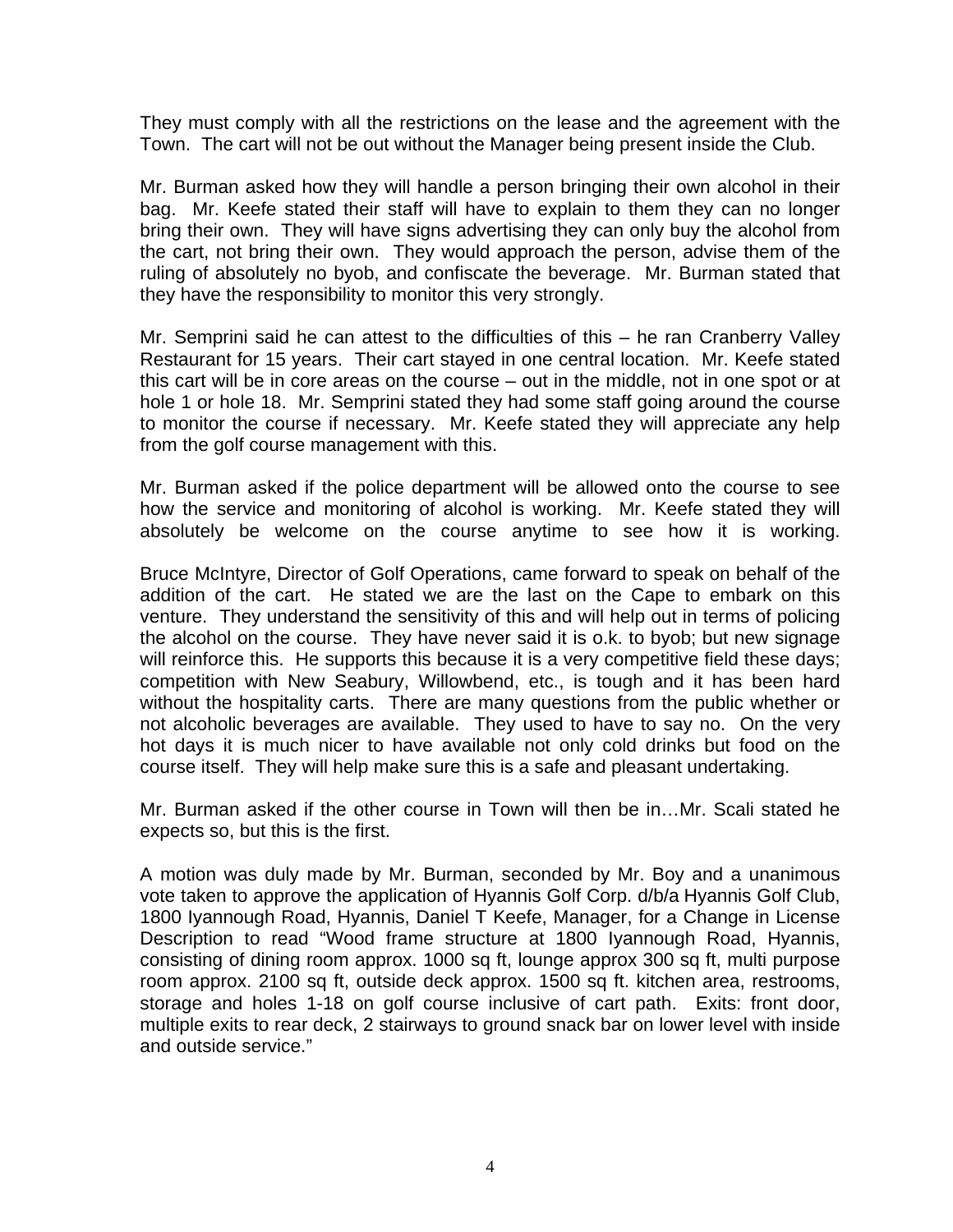## **Renewals:**

# **The following renewals have been submitted without any changes from the previous year for Licensing Authority approval.**

#### **Common Victualler:**

Ben & Jerry's 352 Main Street, Hyannis

A motion was duly made by Mr. Burman, seconded by Mr. Boy and a unanimous vote taken to approve the renewal of Ben & Jerry's, 352 Main Street, Hyannis for it's Seasonal Common Victualler License.

#### **Business Meeting:**

Release of Executive Session Minutes, if any (0). There were none.

Mr. Hoxie stated he has talked to the Chief of Police about the terrible drug problem in our town.

Lt. Murphy also wanted to speak about that issue, but first on the Shanghai and International Inn. He stated he has seen a remarkable improvement at International Inn; he has had good discussions with the new general manager. He hopes to sit down with him in the next few weeks to develop a plan. Friday night they had a large crowd for reggae night; the entire place was cleaned out by 12:30 with no problems. He did see the general manager in the lounge at closing time.

Lt. Murphy stated he has also spoken to Attorney Mills and the Shanghai has had no problems recently. They are also working on a plan as requested as part of their sanctions.

Lt. Murphy stated that there have been a very busy few weeks on the drug related crimes; the strategy is to work with the DA, Narcotics unit, street crimes unit, and DEA, etc. They do seem to see a lot of the some faces over and over again. He is fearful with the new marijuana laws that we are trending in the wrong direction. He stated he is troubled by that.

Mr. Hoxie asked about the use of Narcan by all the officers – Lt. Murphy stated it is exploratory right now but Lt. Murphy stated Chief MacDonald will do whatever they can. Mr. Hoxie asked why such a spike in the heroin overdoses? Lt. Murphy stated it is not similar to the other narcotics…it is not by dosage like the other opiates. He stated some of the things they cut it with make it more potent. It is sometimes the experience level of the people using it…there is no way to tell how much they can tolerate, or how pure the heroin is.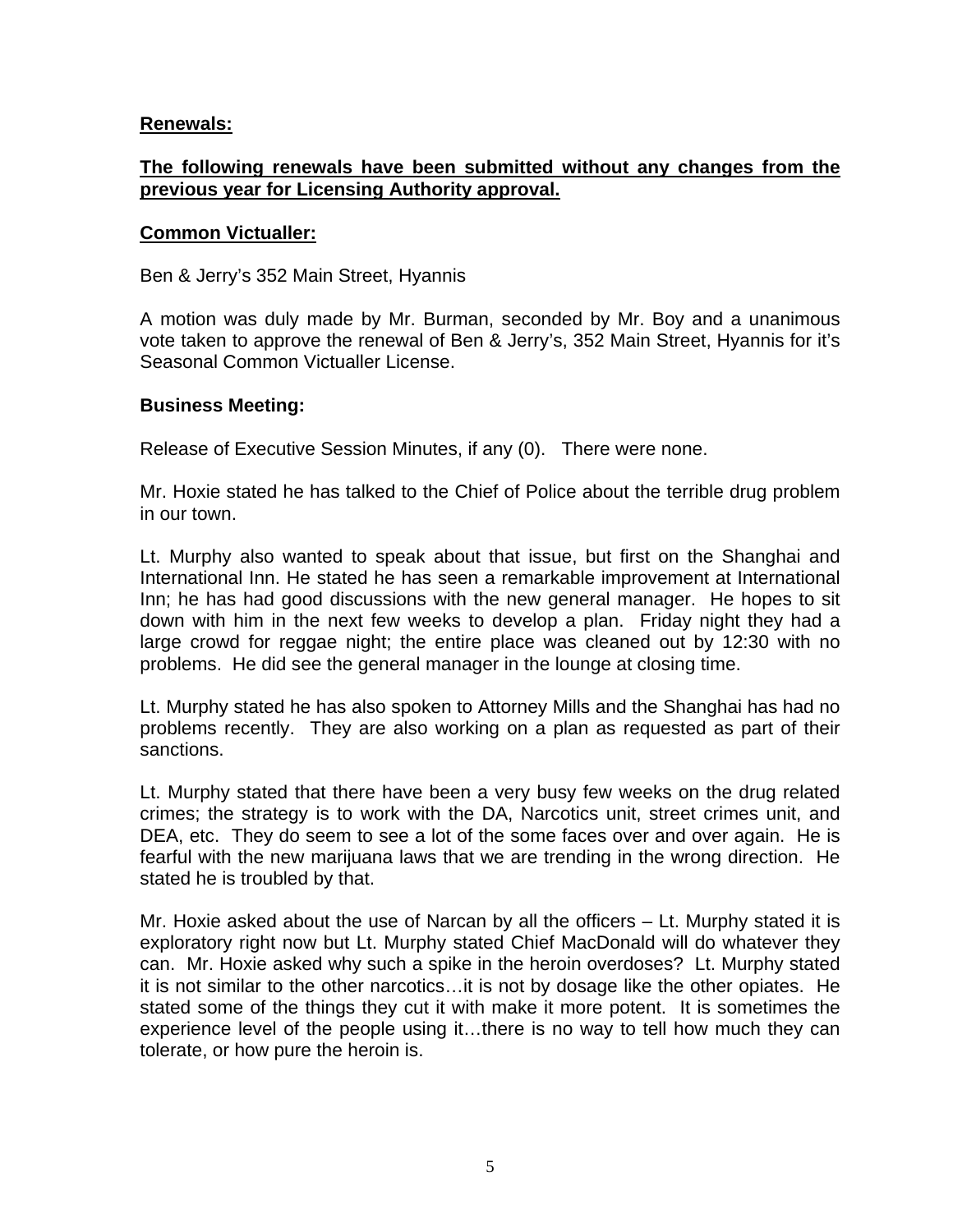Mr. Hoxie stated he would think the dealers would not be happy losing so many customers to overdoses; Lt. Murphy stated sometimes the opposite is true, unfortunately. The addicts would flock to what they find out is more powerful.

Mr. Scali asked if there is something we can do with our licensees to help them understand what is going on with the drugs. Lt. Murphy stated maybe a segment at the annual police information seminar for licensees would help. It is not yet scheduled.

Mr. Semprini asked if local police work with the State Police to see where the drugs are coming from off Cape? Lt. Murphy stated Lt. Balcolm works with them almost daily and as recently as last week they were in Wareham, Taunton, Boston…trying to stop them from even coming onto the Cape. They also have a task force to so this. It is unique in local policing to have Cape Officers travel off Cape regularly – to New Bedford, Fall River, etc. It is helping.

Mr. Hoxie asked if there is any federal help? Lt. Murphy said there is the Drug Task Force run by State Police and DEA which works with local and State task forces. He stated this problem runs in cycles – back in the late 80's it was crack cocaine; now it seems to be heroin. Part of the reason is the prescription problem. Oxycodone, Oxycontin and Percocet addicted people are now moving on to heroin. It is harder to get the pills now, so the next step for the addict is heroin. Lt. Murphy stated a 30 mg Percocet would be about \$30; a bag of heroin in New Bedford would be \$5-\$6. It is a financial issue rather than just the problem of finding and getting the pills. Back when use of hypodermic needles was legalized, it helped with Aids; but the needles were important to the users. They would hide the needles for their own use then. They are now a disposable item; they are discarded everywhere. Officers are stuck by them now as the people have them in their pockets. It might be the time to arrest the people with needles who do not have a medical reason to have them. He'd like to see the Legislature turn this law around so needles are not legal for the illegal users.

Mr. Burman asked if by legalizing marijuana he senses possible legalization of other narcotics? Lt. Murphy stated he does not know the answer to this. He thinks medical use for cannabis is great; however, legalizing the use for recreational is wrong.

Mr. Hoxie asked if there is any plan for drug education in the schools. Lt. Murphy stated they have a student police academy available. There is education there. In light of the recent climate, it might be a good idea to expand their educational program in the schools. The DARE program was good and bad and logical at the time. He thinks the education needs to be done at the high school level. He stated that the "just say no" method is just not working. The Chief has identified this as epidemic. Mr. Hoxie stated this should go out to the public as news, and possibly they should be asking for suggestions as to how to handle this. Lt. Murphy will bring